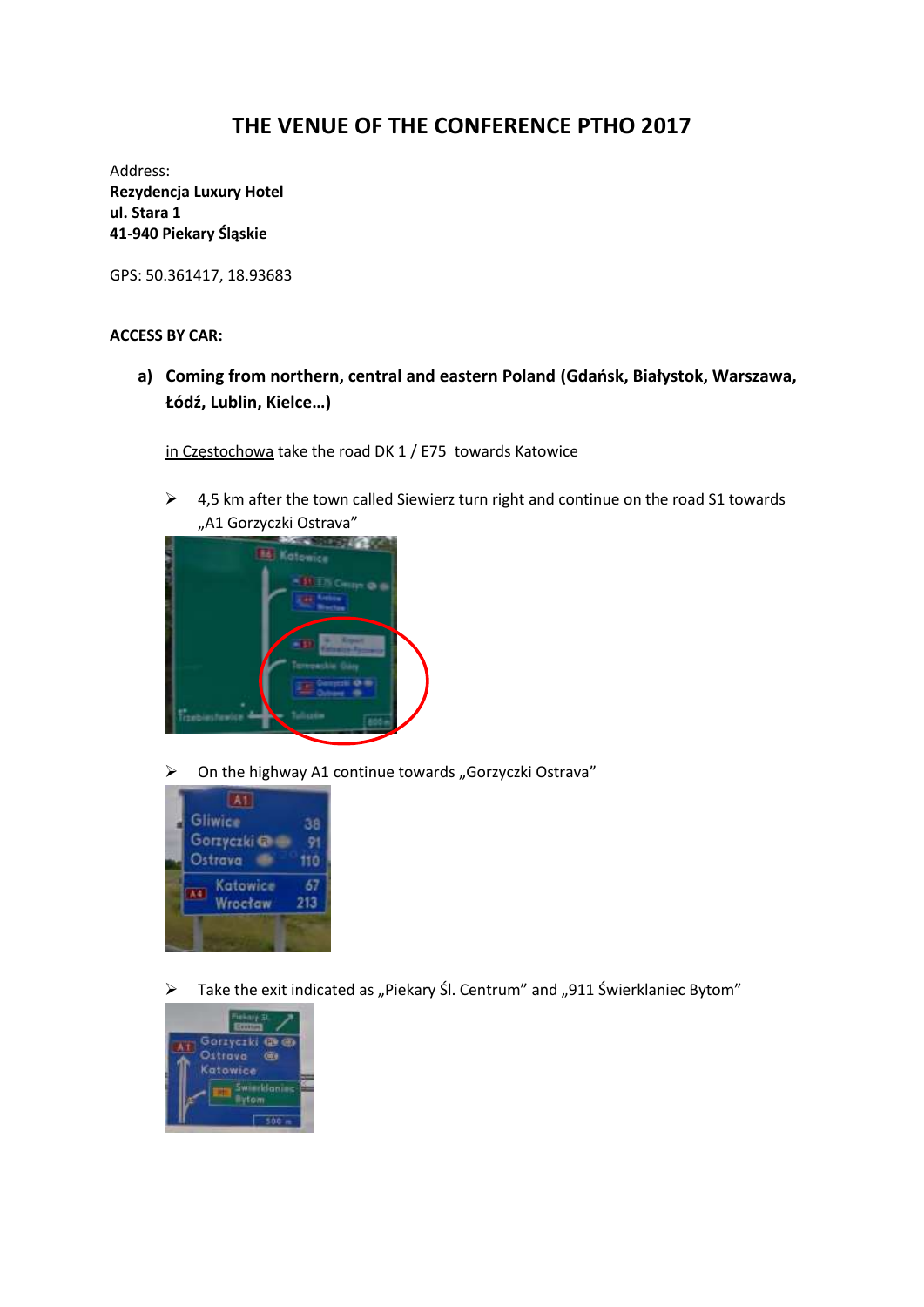$\triangleright$  After leaving the highway A1 in Piekary Śląskie on the roundabout take the first exit towards "911 Bytom"



 $\triangleright$  After ca. 400 meters take the first exit called "Bytom Centrum"



"Rezydencja Luxury Hotel" appears just after the exit, on the left side



- **b) Coming from South-East (Rzeszów, Kraków, Bielsko-Biała…)**
	- $\triangleright$  Take the exit of the highway A4 right after the toll point towards "S1" and "Pyrzowice airport"

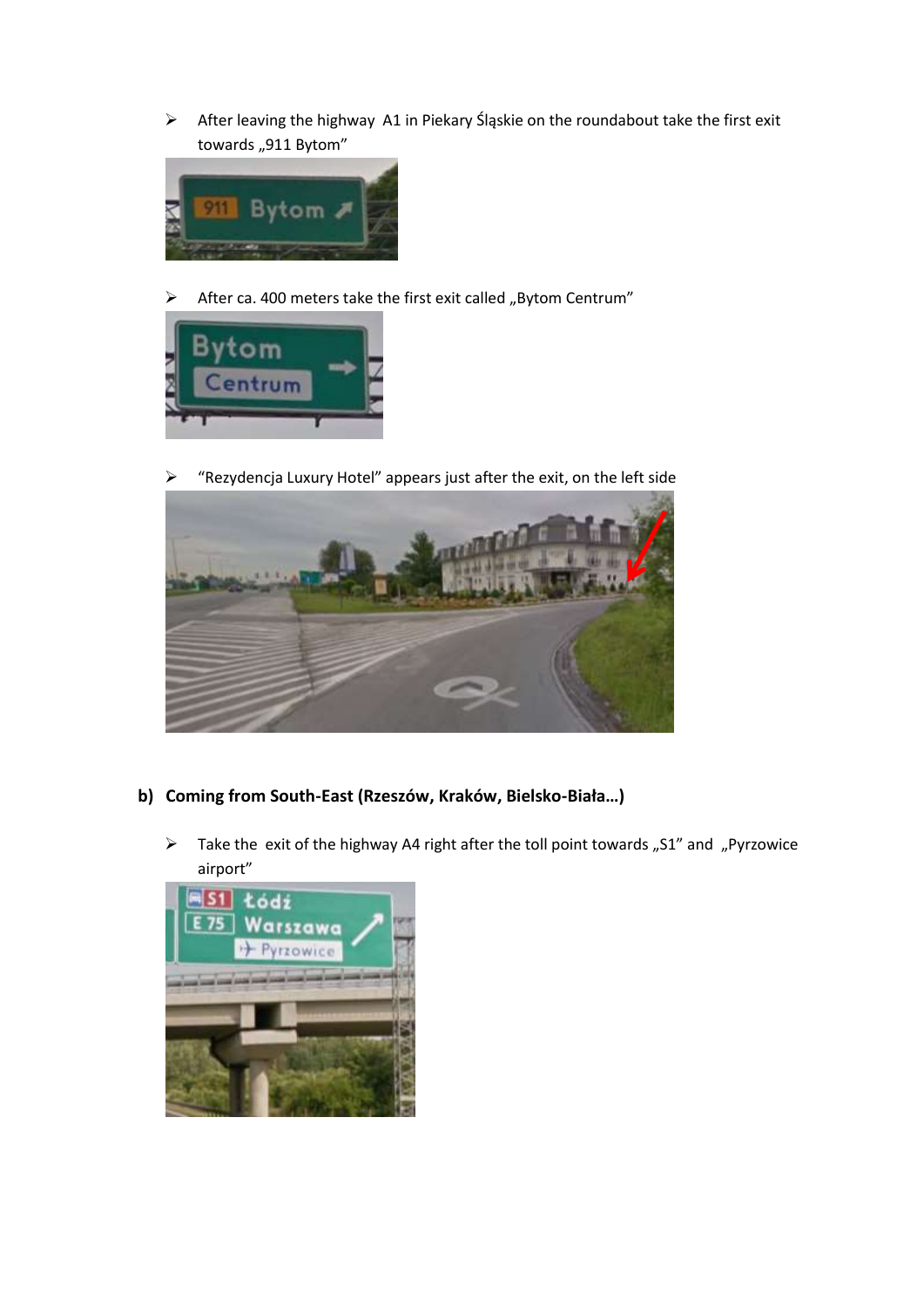$\triangleright$  After Dąbrowa Górnicza continue on the road S1 towards "A1 Gorzyczki Ostrava"



 $\triangleright$  Take the highway A1 towards "Gorzyczki Ostrava"



 $\triangleright$  Take the exit indicated as "Piekary Śl. Centrum" and "911 Świerklaniec Bytom"



 After leaving the highway A1 in Piekary Śląskie on the roundabout take the first exit towards "911 Bytom"



 $\triangleright$  After ca. 400 meters take the first exit called "Bytom Centrum"

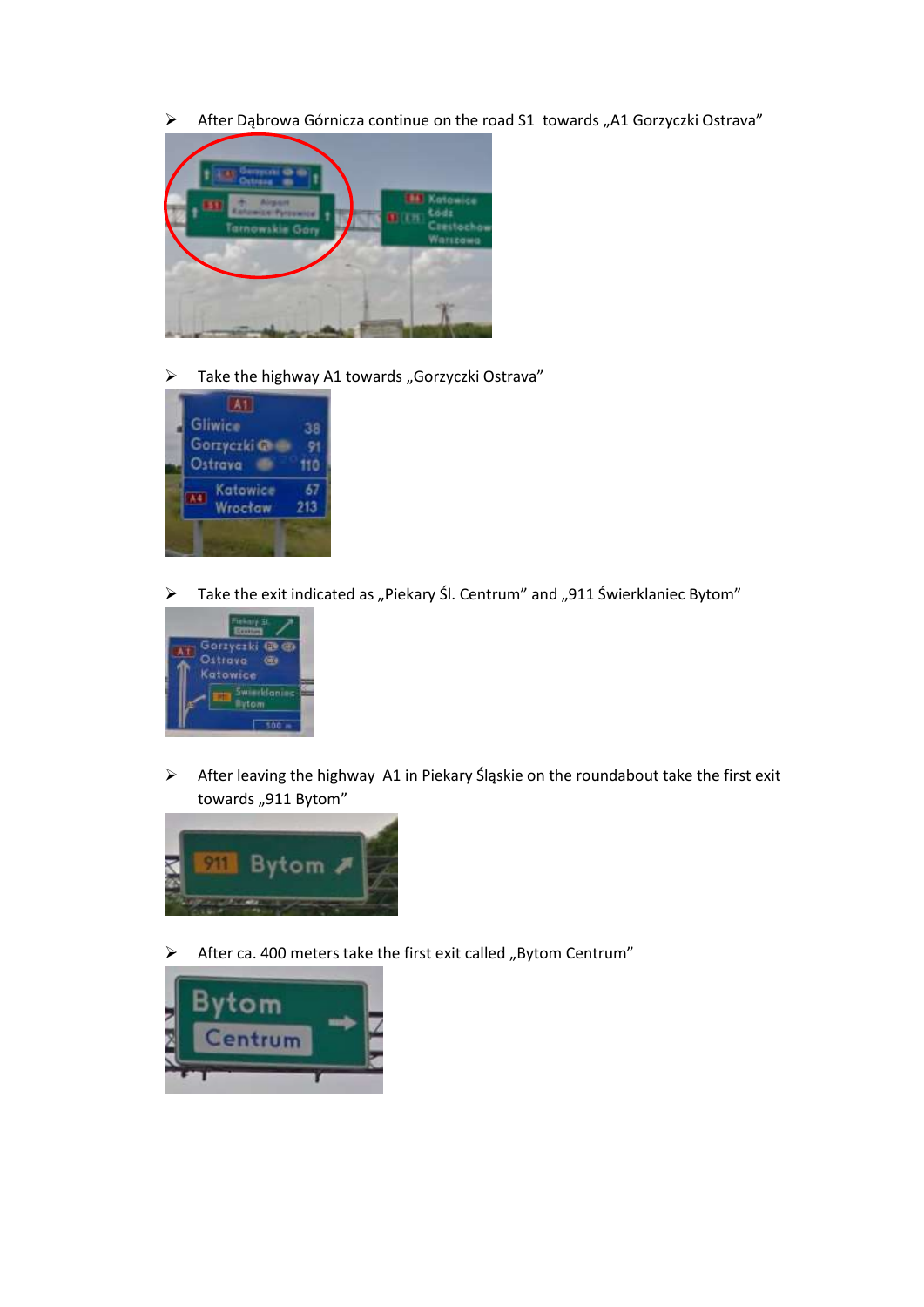



- **c) Coming from the West (Wrocław, Opole, Gliwice…)**
- $\triangleright$  Take the highway A 4 until the interchange A4/A1. Take the exit "A1" towards "Airport Pyrzowice / Łódź"



> Continue on A1 in direction Łódź until the exit "Piekary Śl. Centrum" oraz "911 Świerklaniec Bytom". Take the exit "Piekary Śl. Centrum".

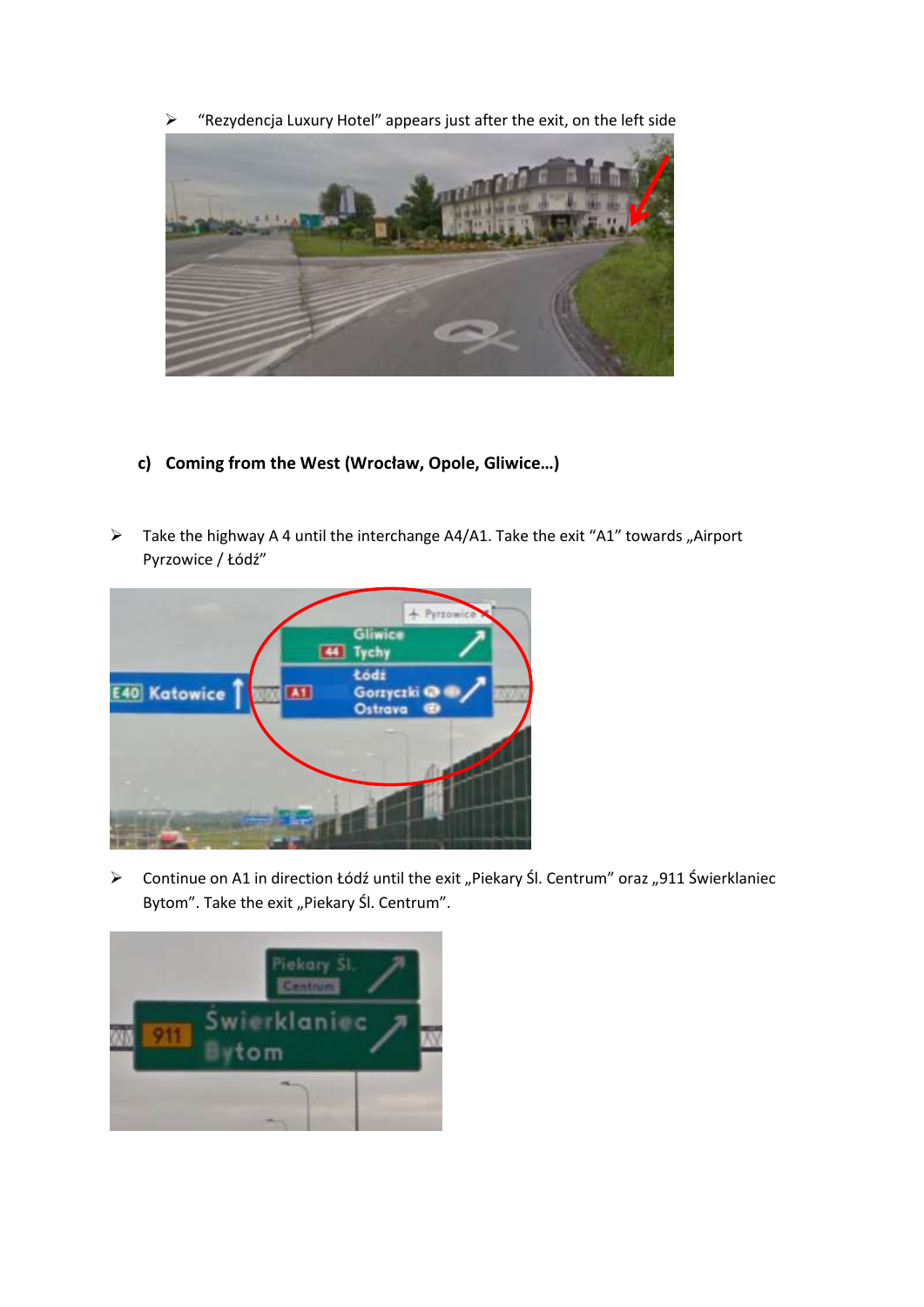After leaving the highway A1 in Piekary Śląskie on the roundabout take the first exit towards "911 Bytom"



 $\triangleright$  After ca. 400 meters take the first exit called "Bytom Centrum"



 $\triangleright$  "Rezydencja Luxury Hotel" appears just after the exit, on the left side



## **ACCESS BY TRAIN**

The nearest railway station is **Katowice**. The distance left from Katowice to Piekary Śląskie is 13 km.

The organizer of the conference will put a dedicated bus shuttle to the hotel. Interested participants should indicate the hour of their arrival to Katowice at the latest by 06.10.2017.

The taxi fee for the travel from Katowice railway station to Piekary Śląskie is about 75 PLN and the travel lasts 20 minutes.